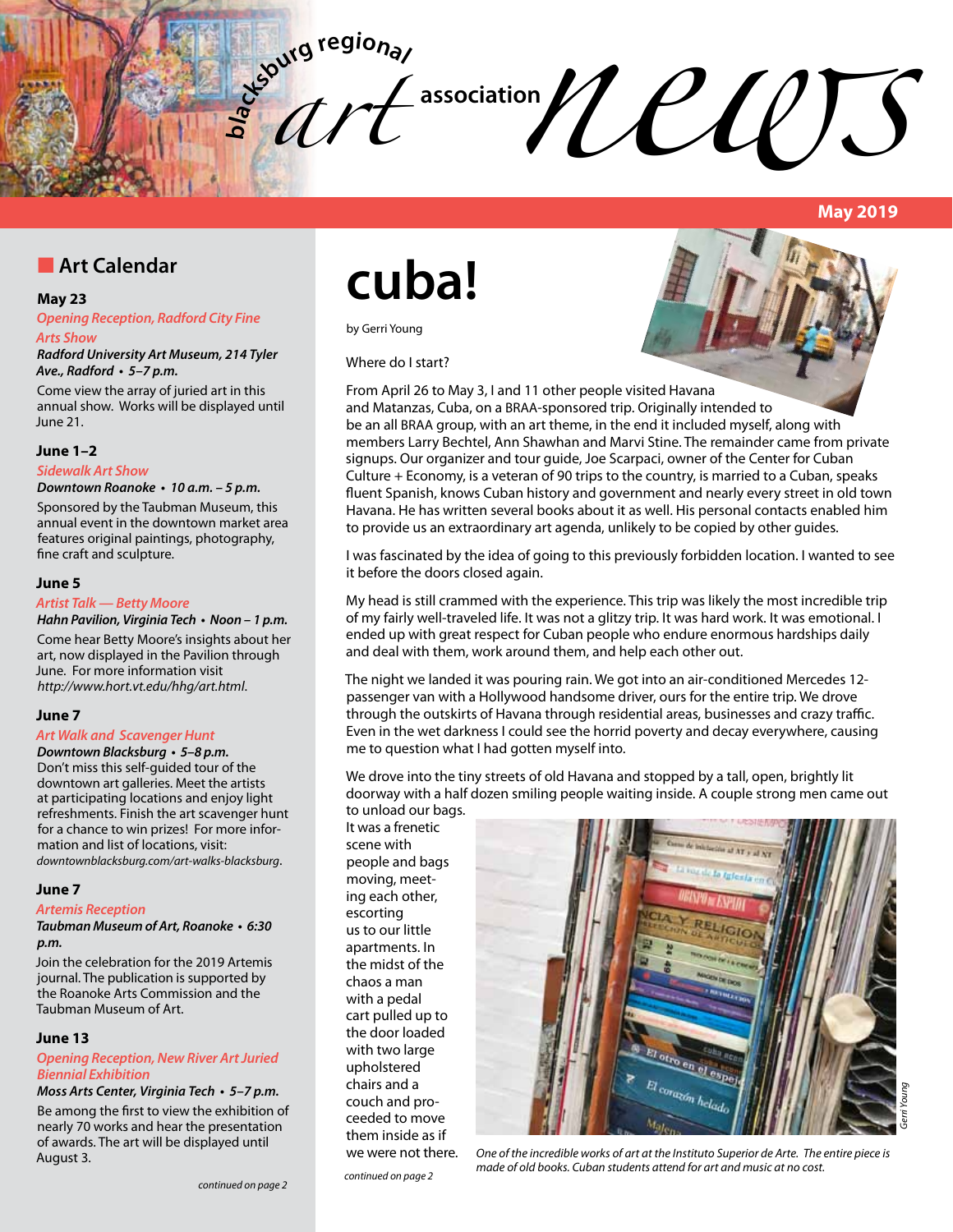# n **Calendar** *continued from page 1* **cuba!** *continued from page 1*

#### **June 14** and **July 12**

### *BRAA Monthly Lunch and Art Spot*

**Bull and Bones, First and Main, Blacksburg • 11:30 a.m. – 1:30 p.m.**

Join your fellow members for lunch, hear the featured speaker's Art Spot, and share news about the latest art happenings.

#### **June 28**

#### *Opening Reception, BRAA Theme Show Radford University Art Gallery, 214 Tyler Ave.*

**• 5–7 p.m.** 

Come view BRAA member's interpretation of this year's theme, Slice of Life. Works will be displayed until Aug. 14. For more information, contact *robisallee@hotmail.com* or visit the calendar of events tab at *www.blacksburgart.org*.

#### **July 12–14**

#### *Quilting Workshop*

#### *Warm Hearth Village Center, Blacksburg*

Paula Golden, internationally recognized fabric artist, will be teaching this workshop. Contact *charlotteychan@gmail.com* to express your interest in attending.

#### **July 20**

#### *Art and Breakfast at the Market*

**Draper Road, Blacksburg • 9 a.m. – 2 p.m.** 

Have breakfast, listen to music, and stroll this sidewalk exposition of unique works where you'll find paintings, collages, photography, sculpture, and more.

#### **July 24**

#### **Reception, Inside Out – Selfies**

**The Artful Lawyer, 318 N. Main St., Blacks****burg • 5:30 p.m.** 

Come check out the latest Whet Your Palette exhibit where artists will depict themselves in various media. Works will be displayed until October 24.

#### **September 27–29**

#### *Yupo Workshop*

#### *Warm Hearth Village Center, Blacksburg*

Popular water media artist Jesi Pace Berkeley will lead this workshop on how to create exciting effects on Yupo paper. Watch for more information or contact *charlotteychan@gmail.com* to express your interest in attending.

#### **October 3–5**

#### **Tri–State Sculptors Conference** *Radford University's Selu Conservancy*

This conference features workshops, informational sessions, and demonstrations of such arts/crafts as blacksmithing and glass blowing at the Art Annex. For more information, contact *larrybechtel@rocketmail.com*. More notices to follow!

Some of our men helped him with the couch and he disappeared. I have no idea where the furniture went. The whole scene felt like an old foreign movie.

We met two young sisters who spoke a little English and they showed us around their second-floor apartment. Until then, we had never been sure about our accommodations. We just knew it was not in an hotel. We had been told we would stay in private homes. Indeed, that turned out to be true, but not the way we envisioned.

The old building was three stories tall. The main door was never closed; I am not sure it had a door. The hall light was always on at night. I don't know how many apartments were in the building, but they were tiny and owned by different people. Our group was split over at least two floors. Apartments on the front had balconies with big doors opening to clotheslines and wrought iron railings. Marvi and I were happy to have a second-floor room with balcony off our bedroom. It had only one double bed, but minutes later, two people showed up with a twin to add to it. We had a tiny fridge, a temperamental air conditioner, and a bathroom with big shower, but little water pressure. We had to light a gas water heater when we wanted hot water.

Outside our door was a tiny



Young *Gerri Young*

*View of Havana from the seat of a pedicab.* 

dining room and kitchen we could use, but one of the girls, 20-yr-old Cinthia, cooked us breakfast every morning. I ate mango and/or guava daily; an egg, juice, tea and bread. I think the guava was my first. When the sink was not used, the water was turned off. Windows next to the kitchen opened into a space about 10 feet wide and looked straight into the windows of the next apartment. We could watch the residents watching TV and hanging laundry in the outside space, way above the ground. The view to the bottom of the space was a jumble of wires, water barrels and discards.

Once we were settled the first night, the rain stopped and we walked to La Moneda Cubana for dinner, enjoying the evening stroll through the window-lit streets and alleys of old town. This was our first walk in Havana. It was mesmerizing. It is alive at night people, dogs, cats, carts, old cars, music, children and tourists. We liked listening to the street sounds from our room.

There is too much to write about in this one article. I will have to do a Part Two and maybe even Three to talk about the art and what touched my emotions. In the meantime, here are some things of note:

- Many old US cars in perfect condition used mostly as taxis. An industry grew up to support the cars and keep them going. Lots of old cars from other countries like Poland and Russia. The license plates looked European. Very few late model cars.
- Lots of ways to get run over or hurt pedicabs, vendor carts, bikes, motor scooters, huge water trucks, a group of Harley Davidson riders. Horse carriages. People on foot, potholes, cracked sidewalks, uneven curbs, cobblestones. Wild traffic.
- Lots of dogs and cats, not too bad looking. Pampered dogs on leash.
- Lots of restaurants, many upstairs. We never had bad food. We shared a rooftop dining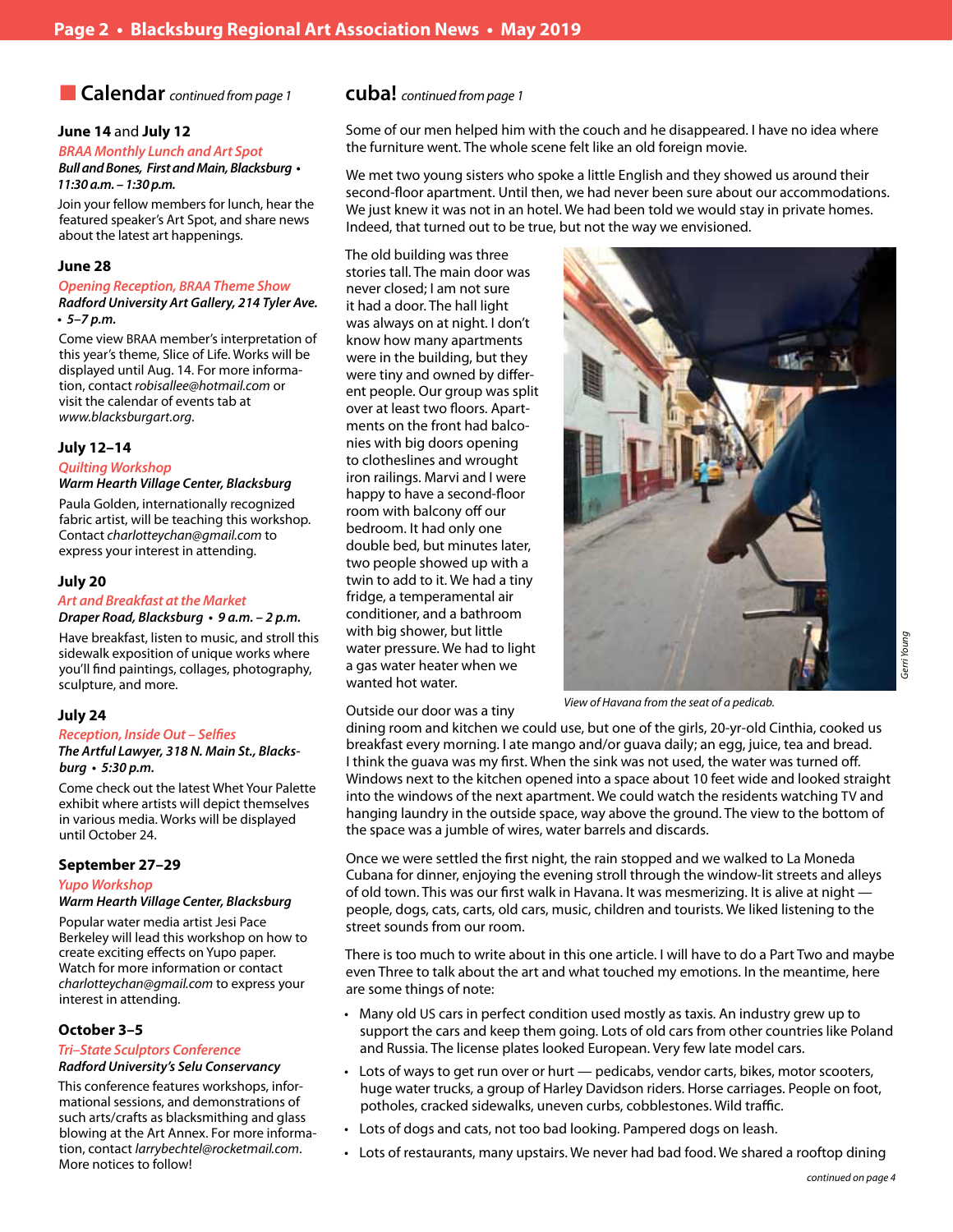# **Art in Bloom**

As part of their public arts efforts, Blacksburg Regional Art Association members **Diane Relf**, **Dave Angle**, **Susan Lockwood**, **Paula Golden** and her daughter, **Kate Golden**, along with friends created over 120 glass flowers to surround the Alexander Black House Museum and Cultural Center. They worked with **Michael Collver** and students at Blacksburg High School to fabricate the stems and sepals giving them experience in bending and shaping rebar, welding, computer design with CNC plasma cutting, metal to glass gluing, and working with community artists.







# **N** Welcome New Members

BRAA has received the following new memberships: **David Ferrell**, **Thomas Jenssen**, and **Lisa Wood**. Welcome!

# **n** Kudos

Member **Sidra Kaluszka** has been named an "artist educator" with Golden's QoR Watercolors. See more information at *www.goldenpaints.com/gaep/Sidra.Kaluszka/2911*.

**Cheryl Mackian** was a double winner at the recent opening of the Piedmont Arts Expressions show. Her painting, That Saturday On the Boardwalk, took first place in the oil/acrylic category. Another entry, Window Shopping, won Best In Show!

Congratulations!

*"Art is what we call ... the thing an artist does. It's not the medium or the oil or the price or whether it hangs on a wall or you eat it. What matters, what makes it art, is that the person who made it overcame the resistance, ignored the voice of doubt and made something worth making. Something risky. Something human. Art is not in the ... eye of the beholder. It's in the soul of the*  **artist."**  $\sim$  Seth Godin

# **Now Showing**

**April 15 – July 15** (except where indicated otherwise)

**David Angle**, Brown Insurance, Blacksburg

**Patricia Bevan**, Pointe West Management, Blacksburg

**Patricia Bolton,** Long and Foster, Blacksburg

**Jeanette Bowker**, Montgomery Museum, Christiansburg (May–June)

**Charlotte Chan**, The Haga Law Firm, Christiansburg

**Marie Collier**, Bluefield College, Bluefield, Virginia (May–August)

**Judy Crowgey**, First Bank & Trust, Christiansburg

**Susan Hensley**, Virginia Tech Women's **Center** 

**Teri Hoover**, Shaheen Law Firm, Blacksburg

**Delbert Jones**, Blacksburg Transit

**Johanna Jones**, See Mark Optical, Blacksburg

**Ruth Lefko**, American National Bank (formerly HomeTown Bank), Christiansburg

**Darcy Meeker**, Alexander Black House & Cultural Center, Blacksburg (thru June 10)

**Betty Moore**, Hahn Garden Pavilion, Virginia Tech campus (thru June)

**David Pearce**, Zeppoli's, Blacksburg

**Diane Relf**, Glade Church, Blacksburg

**Linda Weatherly Shroyer**, Blue Ridge Cancer Care, Blacksburg

**Karen Sewell**, Warm Hearth Village Center, Blacksburg (May–June)

**Lois Stephens**, Main Street Inn, Blacksburg

**Lisabeth Weisband**, Holtzman Alumni Center Gallery, Virginia Tech (thru May)

#### **NOW SHOWING at Great Road on Main, Christiansburg —**

Patricia Bolton, Charlotte Chan, Teri Hoover, Ruth Lefko, Betty Moore, and Robi Sallee.